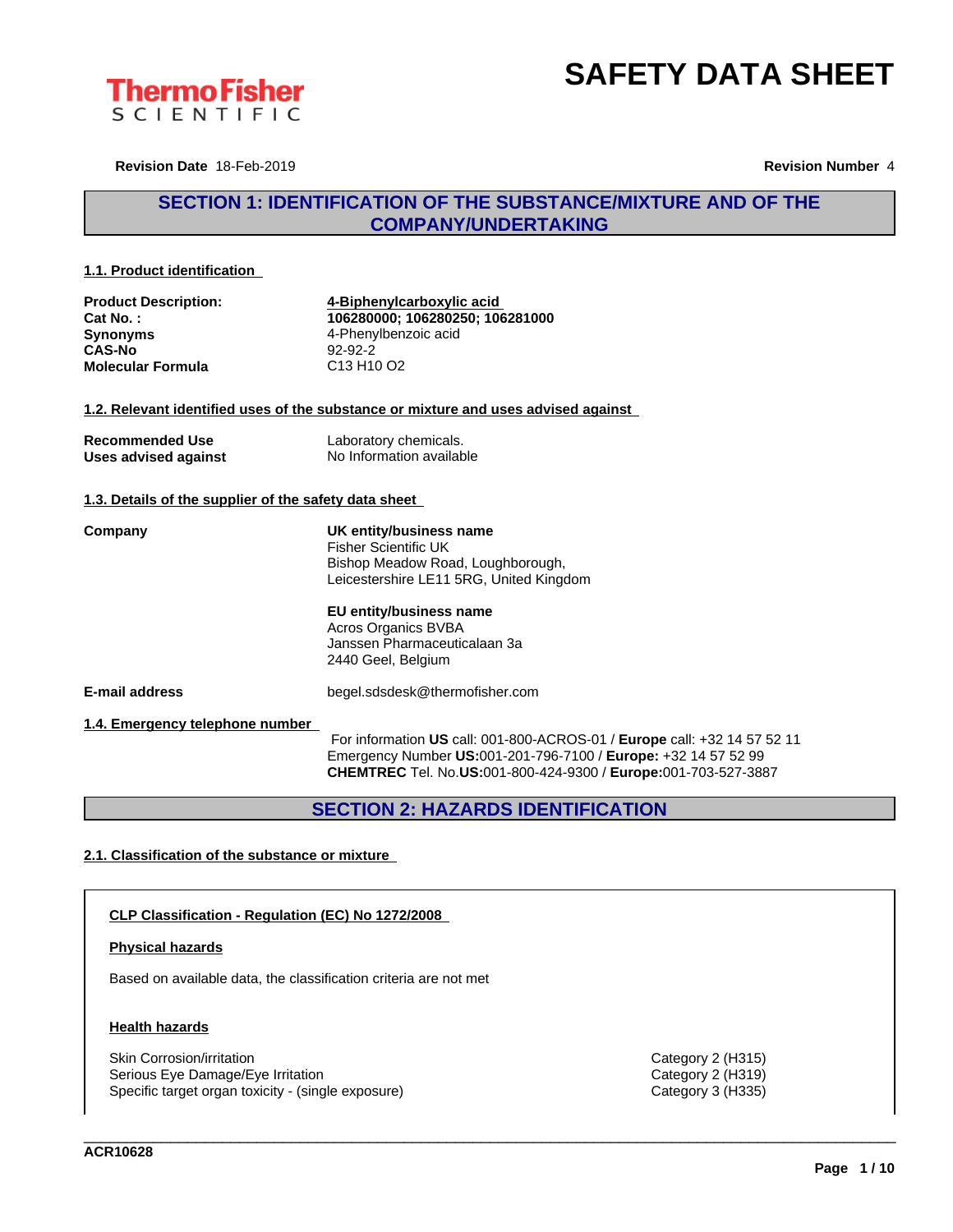$\_$  ,  $\_$  ,  $\_$  ,  $\_$  ,  $\_$  ,  $\_$  ,  $\_$  ,  $\_$  ,  $\_$  ,  $\_$  ,  $\_$  ,  $\_$  ,  $\_$  ,  $\_$  ,  $\_$  ,  $\_$  ,  $\_$  ,  $\_$  ,  $\_$  ,  $\_$  ,  $\_$  ,  $\_$  ,  $\_$  ,  $\_$  ,  $\_$  ,  $\_$  ,  $\_$  ,  $\_$  ,  $\_$  ,  $\_$  ,  $\_$  ,  $\_$  ,  $\_$  ,  $\_$  ,  $\_$  ,  $\_$  ,  $\_$  ,

#### **Environmental hazards**

Based on available data, the classification criteria are not met

#### **2.2. Label elements**



**Signal Word Warning**

#### **Hazard Statements**

H319 - Causes serious eye irritation

- H315 Causes skin irritation
- H335 May cause respiratory irritation

#### **Precautionary Statements**

P261 - Avoid breathing dust/ fume/ gas/ mist/ vapors/ spray P302 + P352 - IF ON SKIN: Wash with plenty of soap and water P280 - Wear protective gloves/ protective clothing/ eye protection/ face protection P305 + P351 + P338 - IF IN EYES: Rinse cautiously with water for several minutes. Remove contact lenses, if present and easy to do. Continue rinsing

#### **2.3. Other hazards**

No information available

# **SECTION 3: COMPOSITION/INFORMATION ON INGREDIENTS**

#### **3.1. Substances**

| <b>Component</b>                  | <b>CAS-No</b> | EC-No.            | Weight % | CLP Classification - Regulation (EC) No<br>1272/2008            |
|-----------------------------------|---------------|-------------------|----------|-----------------------------------------------------------------|
| [1,1'-Biphenyl]-4-carboxylic acid | $92 - 92 - 2$ | EEC No. 202-203-1 | 99       | STOT SE 3 (H335)<br>Skin Irrit. 2 (H315)<br>Eye Irrit. 2 (H319) |

*Full text of Hazard Statements: see section 16*

# **SECTION 4: FIRST AID MEASURES**

### **4.1. Description of first aid measures**

**Eye Contact** Rinse immediately with plenty of water, also under the eyelids, for at least 15 minutes. Get medical attention.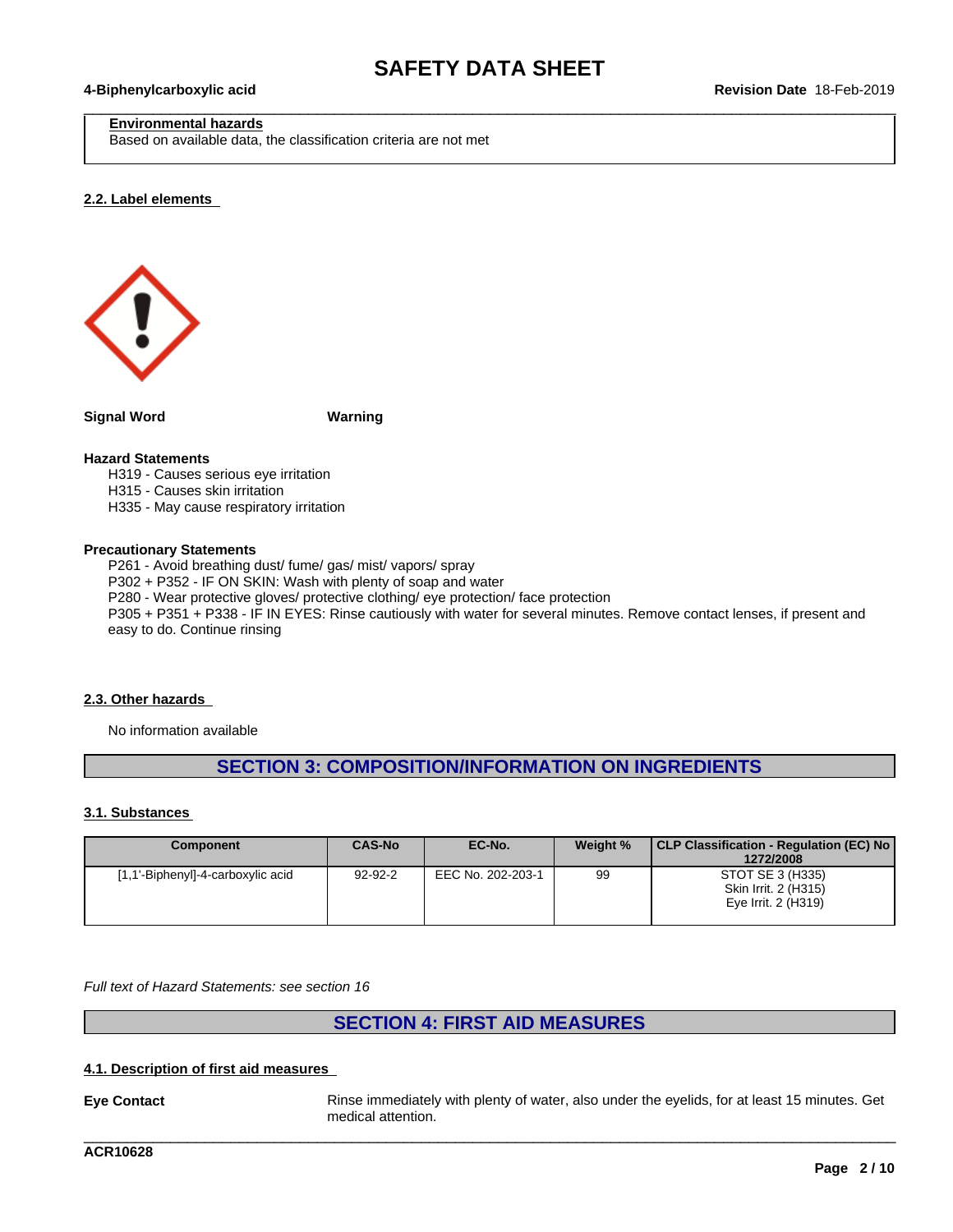| Wash off immediately with soap and plenty of water while removing all contaminated<br>clothes and shoes. Obtain medical attention.                                     |
|------------------------------------------------------------------------------------------------------------------------------------------------------------------------|
| Clean mouth with water. Get medical attention.                                                                                                                         |
| Remove from exposure, lie down. Move to fresh air. If breathing is difficult, give oxygen. If<br>not breathing, give artificial respiration. Obtain medical attention. |
| Ensure that medical personnel are aware of the material(s) involved, take precautions to<br>protect themselves and prevent spread of contamination.                    |
|                                                                                                                                                                        |

No information available.

### **4.3. Indication of any immediate medical attention and special treatment needed**

**Notes to Physician** Treat symptomatically.

# **SECTION 5: FIREFIGHTING MEASURES**

#### **5.1. Extinguishing media**

#### **Suitable Extinguishing Media**

Water spray. Carbon dioxide (CO 2). Dry chemical. Chemical foam.

**Extinguishing media which must not be used for safety reasons** No information available.

#### **5.2. Special hazards arising from the substance or mixture**

Thermal decomposition can lead to release of irritating gases and vapors.

#### **Hazardous Combustion Products**

Carbon monoxide (CO), Carbon dioxide (CO2).

#### **5.3. Advice for firefighters**

As in any fire, wear self-contained breathing apparatus pressure-demand, MSHA/NIOSH (approved or equivalent) and full protective gear.

# **SECTION 6: ACCIDENTAL RELEASE MEASURES**

\_\_\_\_\_\_\_\_\_\_\_\_\_\_\_\_\_\_\_\_\_\_\_\_\_\_\_\_\_\_\_\_\_\_\_\_\_\_\_\_\_\_\_\_\_\_\_\_\_\_\_\_\_\_\_\_\_\_\_\_\_\_\_\_\_\_\_\_\_\_\_\_\_\_\_\_\_\_\_\_\_\_\_\_\_\_\_\_\_\_\_\_\_\_

#### **6.1. Personal precautions, protective equipment and emergency procedures**

Ensure adequate ventilation.

#### **6.2. Environmental precautions**

See Section 12 for additional ecological information.

#### **6.3. Methods and material for containment and cleaning up**

Avoid dust formation. Sweep up or vacuum up spillage and collect in suitable container for disposal.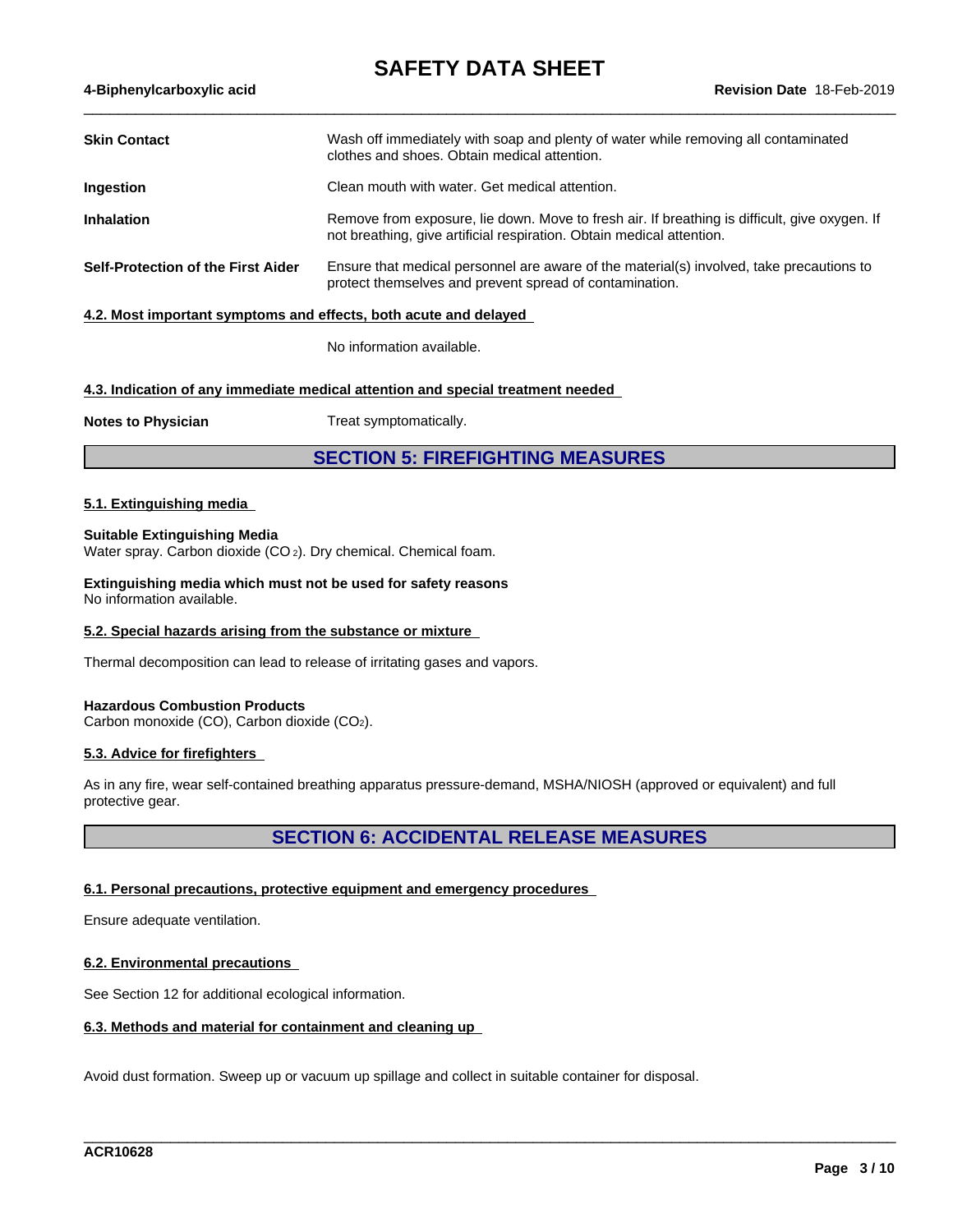$\_$  ,  $\_$  ,  $\_$  ,  $\_$  ,  $\_$  ,  $\_$  ,  $\_$  ,  $\_$  ,  $\_$  ,  $\_$  ,  $\_$  ,  $\_$  ,  $\_$  ,  $\_$  ,  $\_$  ,  $\_$  ,  $\_$  ,  $\_$  ,  $\_$  ,  $\_$  ,  $\_$  ,  $\_$  ,  $\_$  ,  $\_$  ,  $\_$  ,  $\_$  ,  $\_$  ,  $\_$  ,  $\_$  ,  $\_$  ,  $\_$  ,  $\_$  ,  $\_$  ,  $\_$  ,  $\_$  ,  $\_$  ,  $\_$  ,

#### **6.4. Reference to other sections**

Refer to protective measures listed in Sections 8 and 13.

# **SECTION 7: HANDLING AND STORAGE**

#### **7.1. Precautions for safe handling**

Avoid contact with skin and eyes. Do not breathe dust.

#### **Hygiene Measures**

Handle in accordance with good industrial hygiene and safety practice. Keep away from food, drink and animal feeding stuffs. Do not eat, drink or smoke when using this product. Remove and wash contaminated clothing before re-use. Wash hands before breaks and at the end of workday.

#### **7.2. Conditions for safe storage, including any incompatibilities**

Keep in a dry, cool and well-ventilated place. Keep container tightly closed.

#### **7.3. Specific end use(s)**

Use in laboratories

## **SECTION 8: EXPOSURE CONTROLS/PERSONAL PROTECTION**

#### **8.1. Control parameters**

#### **Exposure limits**

This product, as supplied, does not contain any hazardous materials with occupational exposure limits established by the region specific regulatory bodies

#### **Biological limit values**

This product, as supplied, does not contain any hazardous materials with biological limits established by the region specific regulatory bodies

#### **Monitoring methods**

BS EN 14042:2003 Title Identifier: Workplace atmospheres. Guide for the application and use of procedures for the assessment of exposure to chemical and biological agents.

MDHS14/3 General methods for sampling and gravimetric analysis of respirable and inhalable dust

#### **Derived No Effect Level (DNEL)** No information available

| Route of exposure | Acute effects (local) | <b>Acute effects</b><br>(systemic) | <b>Chronic effects</b><br>(local) | <b>Chronic effects</b><br>(systemic) |
|-------------------|-----------------------|------------------------------------|-----------------------------------|--------------------------------------|
| Oral              |                       |                                    |                                   |                                      |
| Dermal            |                       |                                    |                                   |                                      |
| <b>Inhalation</b> |                       |                                    |                                   |                                      |

**Predicted No Effect Concentration** No information available. **(PNEC)**

#### **8.2. Exposure controls**

#### **Engineering Measures**

Ensure adequate ventilation, especially in confined areas. Ensure that eyewash stations and safety showers are close to the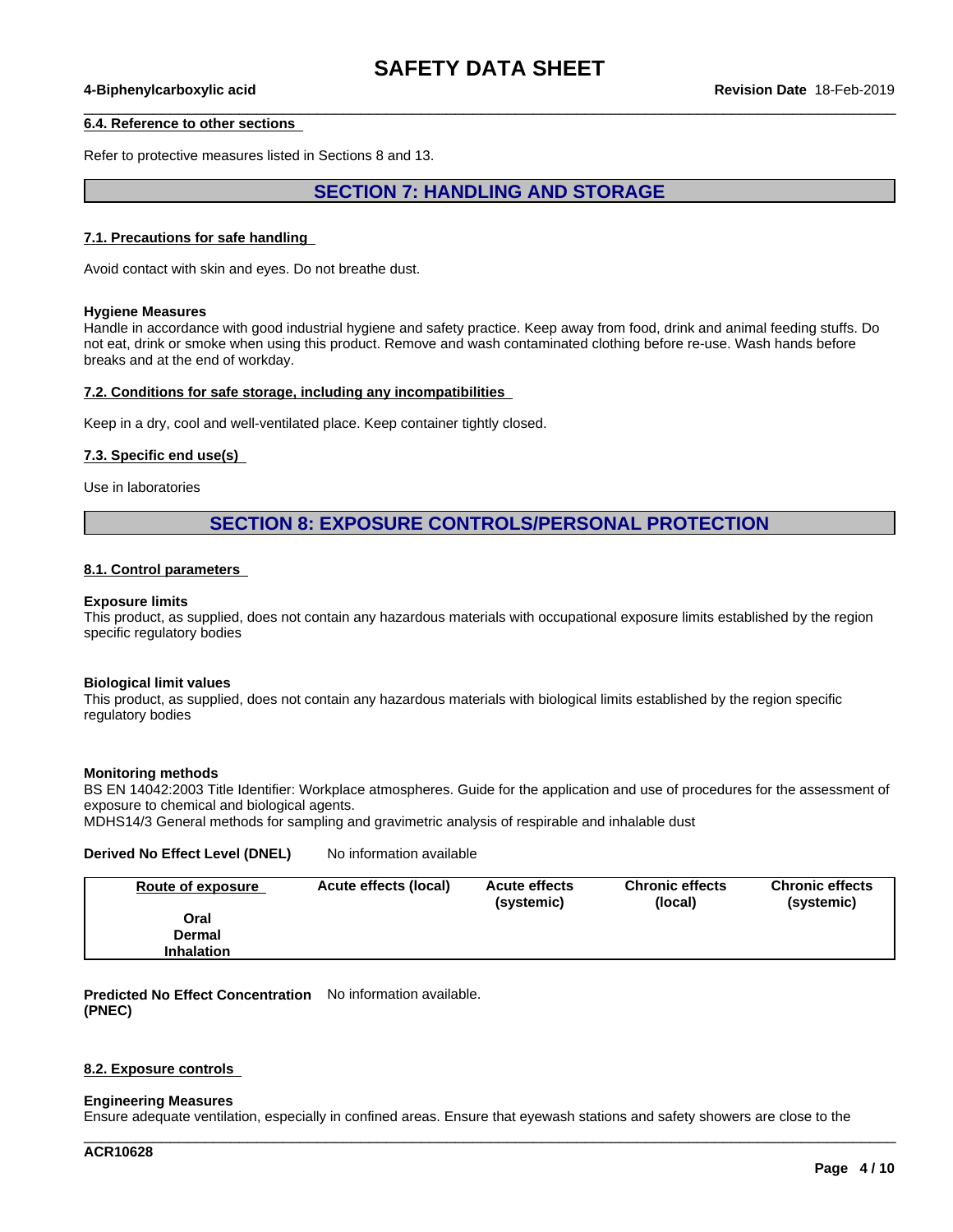$\_$  ,  $\_$  ,  $\_$  ,  $\_$  ,  $\_$  ,  $\_$  ,  $\_$  ,  $\_$  ,  $\_$  ,  $\_$  ,  $\_$  ,  $\_$  ,  $\_$  ,  $\_$  ,  $\_$  ,  $\_$  ,  $\_$  ,  $\_$  ,  $\_$  ,  $\_$  ,  $\_$  ,  $\_$  ,  $\_$  ,  $\_$  ,  $\_$  ,  $\_$  ,  $\_$  ,  $\_$  ,  $\_$  ,  $\_$  ,  $\_$  ,  $\_$  ,  $\_$  ,  $\_$  ,  $\_$  ,  $\_$  ,  $\_$  ,

### workstation location.

Wherever possible, engineering control measures such as the isolation or enclosure of the process, the introduction of process or equipment changes to minimise release or contact, and the use of properly designed ventilation systems, should be adopted to control hazardous materials at source

| Personal protective equipment<br><b>Eye Protection</b>                                                                                                                                   |                                                                  | Goggles (European standard - EN 166) |                                                                |                                                                                                                                                                                                                                                                                                                                                                                                                                                                                      |
|------------------------------------------------------------------------------------------------------------------------------------------------------------------------------------------|------------------------------------------------------------------|--------------------------------------|----------------------------------------------------------------|--------------------------------------------------------------------------------------------------------------------------------------------------------------------------------------------------------------------------------------------------------------------------------------------------------------------------------------------------------------------------------------------------------------------------------------------------------------------------------------|
| <b>Hand Protection</b>                                                                                                                                                                   |                                                                  | Protective gloves                    |                                                                |                                                                                                                                                                                                                                                                                                                                                                                                                                                                                      |
| <b>Glove material</b><br>Natural rubber<br>Butyl rubber<br>Nitrile rubber<br>Neoprene<br><b>PVC</b>                                                                                      | <b>Breakthrough time</b><br>See manufacturers<br>recommendations | <b>Glove thickness</b>               | <b>EU standard</b><br><b>EN 374</b>                            | <b>Glove comments</b><br>(minimum requirement)                                                                                                                                                                                                                                                                                                                                                                                                                                       |
| Skin and body protection<br>Inspect gloves before use.<br>(Refer to manufacturer/supplier for information)<br>of cuts, abrasion.<br>Remove gloves with care avoiding skin contamination. |                                                                  |                                      |                                                                | Wear appropriate protective gloves and clothing to prevent skin exposure<br>Please observe the instructions regarding permeability and breakthrough time which are provided by the supplier of the gloves.<br>Ensure gloves are suitable for the task: Chemical compatability, Dexterity, Operational conditions, User susceptibility, e.g.<br>sensitisation effects, also take into consideration the specific local conditions under which the product is used, such as the danger |
| <b>Respiratory Protection</b>                                                                                                                                                            |                                                                  |                                      | No protective equipment is needed under normal use conditions. |                                                                                                                                                                                                                                                                                                                                                                                                                                                                                      |
| Large scale/emergency use                                                                                                                                                                |                                                                  |                                      |                                                                | Use a NIOSH/MSHA or European Standard EN 136 approved respirator if exposure limits                                                                                                                                                                                                                                                                                                                                                                                                  |

**Small scale/Laboratory use** Maintain adequate ventilation

**Environmental exposure controls** No information available.

# **SECTION 9: PHYSICAL AND CHEMICAL PROPERTIES**

are exceeded or if irritation or other symptoms are experienced

#### **9.1. Information on basic physical and chemical properties**

| Appearance                           | Beige                           |                                          |
|--------------------------------------|---------------------------------|------------------------------------------|
| <b>Physical State</b>                | Powder Solid                    |                                          |
| Odor                                 | Odorless                        |                                          |
| <b>Odor Threshold</b>                | No data available               |                                          |
| рH                                   | No information available        |                                          |
| <b>Melting Point/Range</b>           | 223 - 228 °C / 433.4 - 442.4 °F |                                          |
| <b>Softening Point</b>               | No data available               |                                          |
| <b>Boiling Point/Range</b>           | No information available        |                                          |
| <b>Flash Point</b>                   | No information available        | <b>Method -</b> No information available |
| <b>Evaporation Rate</b>              | Not applicable                  | Solid                                    |
| Flammability (solid,gas)             | No information available        |                                          |
| <b>Explosion Limits</b>              | No data available               |                                          |
| <b>Vapor Pressure</b>                | No data available               |                                          |
| <b>Vapor Density</b>                 | Not applicable                  | Solid                                    |
| <b>Specific Gravity /</b><br>Density | No data available               |                                          |
| <b>Bulk Density</b>                  | No data available               |                                          |
| <b>Water Solubility</b>              | No information available        |                                          |
| Solubility in other solvents         | No information available        |                                          |
|                                      |                                 |                                          |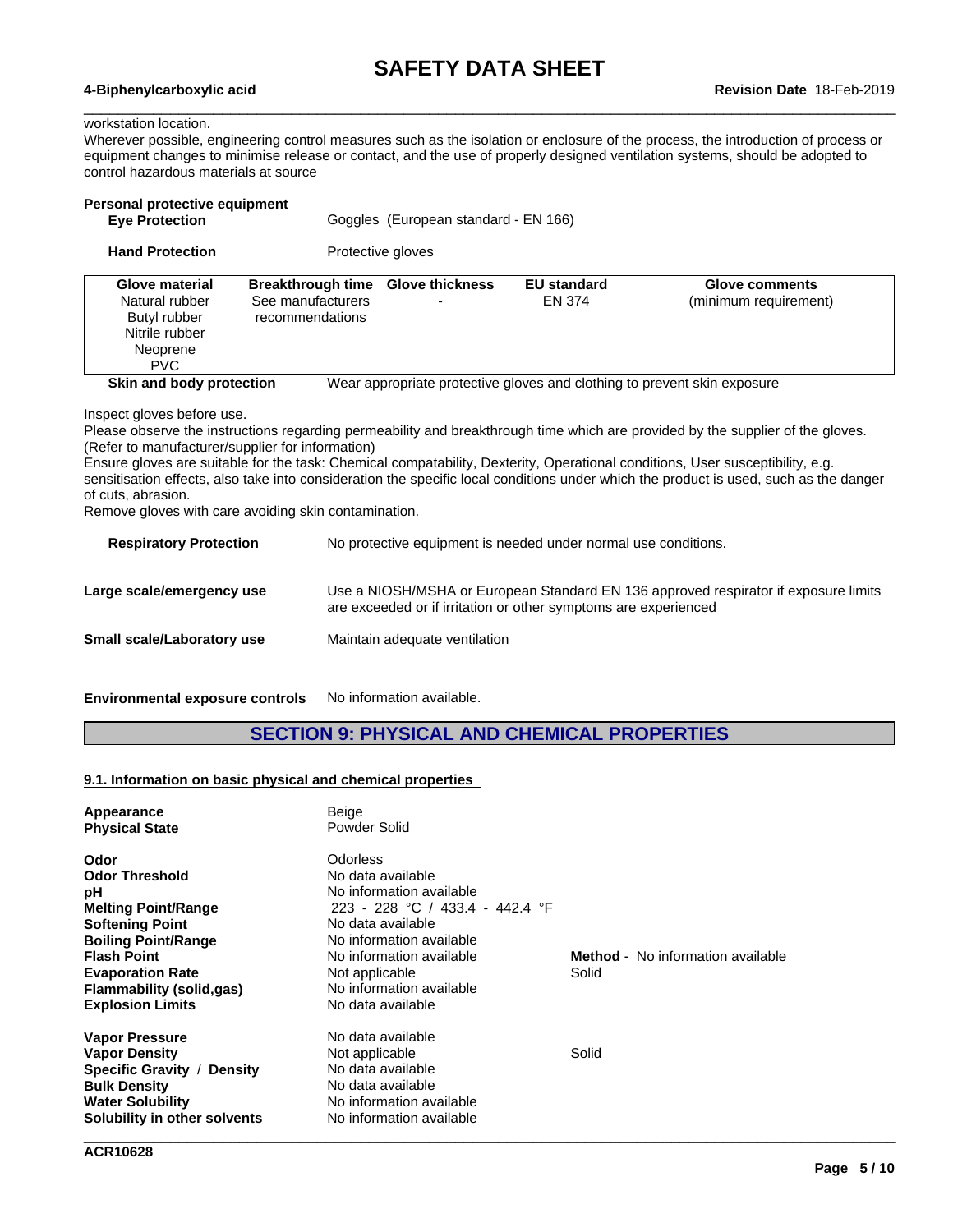$\_$  ,  $\_$  ,  $\_$  ,  $\_$  ,  $\_$  ,  $\_$  ,  $\_$  ,  $\_$  ,  $\_$  ,  $\_$  ,  $\_$  ,  $\_$  ,  $\_$  ,  $\_$  ,  $\_$  ,  $\_$  ,  $\_$  ,  $\_$  ,  $\_$  ,  $\_$  ,  $\_$  ,  $\_$  ,  $\_$  ,  $\_$  ,  $\_$  ,  $\_$  ,  $\_$  ,  $\_$  ,  $\_$  ,  $\_$  ,  $\_$  ,  $\_$  ,  $\_$  ,  $\_$  ,  $\_$  ,  $\_$  ,  $\_$  ,

| <b>Partition Coefficient (n-octanol/water)</b> |                                                |       |
|------------------------------------------------|------------------------------------------------|-------|
| <b>Autoignition Temperature</b>                |                                                |       |
| <b>Decomposition Temperature</b>               | No data available                              |       |
| <b>Viscosity</b>                               | Not applicable                                 | Solid |
| <b>Explosive Properties</b>                    | No information available                       |       |
| <b>Oxidizing Properties</b>                    | No information available                       |       |
| 9.2. Other information                         |                                                |       |
| <b>Molecular Formula</b>                       | C <sub>13</sub> H <sub>10</sub> O <sub>2</sub> |       |
| <b>Molecular Weight</b>                        | 198.22                                         |       |

# **SECTION 10: STABILITY AND REACTIVITY**

| 10.1. Reactivity |
|------------------|
|                  |

**10.1. Reactivity** None known, based on information available

**10.2. Chemical stability**

Stable under normal conditions.

- **10.3. Possibility of hazardous reactions**
- **Hazardous Polymerization** No information available.<br> **Hazardous Reactions** No information available. No information available.
- **10.4. Conditions to avoid**

**10.5. Incompatible materials**

Strong oxidizing agents.

Incompatible products.

**10.6. Hazardous decomposition products**

Carbon monoxide (CO). Carbon dioxide (CO2).

# **SECTION 11: TOXICOLOGICAL INFORMATION**

\_\_\_\_\_\_\_\_\_\_\_\_\_\_\_\_\_\_\_\_\_\_\_\_\_\_\_\_\_\_\_\_\_\_\_\_\_\_\_\_\_\_\_\_\_\_\_\_\_\_\_\_\_\_\_\_\_\_\_\_\_\_\_\_\_\_\_\_\_\_\_\_\_\_\_\_\_\_\_\_\_\_\_\_\_\_\_\_\_\_\_\_\_\_

#### **11.1. Information on toxicologicaleffects**

| <b>Product Information</b>                                                  | No acute toxicity information is available for this product |
|-----------------------------------------------------------------------------|-------------------------------------------------------------|
| (a) acute toxicity;<br>Oral<br>Dermal<br><b>Inhalation</b>                  | No data available<br>No data available<br>No data available |
| (b) skin corrosion/irritation;                                              | Category 2                                                  |
| (c) serious eye damage/irritation;                                          | Category 2                                                  |
| (d) respiratory or skin sensitization;<br><b>Respiratory</b><br><b>Skin</b> | No data available<br>No data available                      |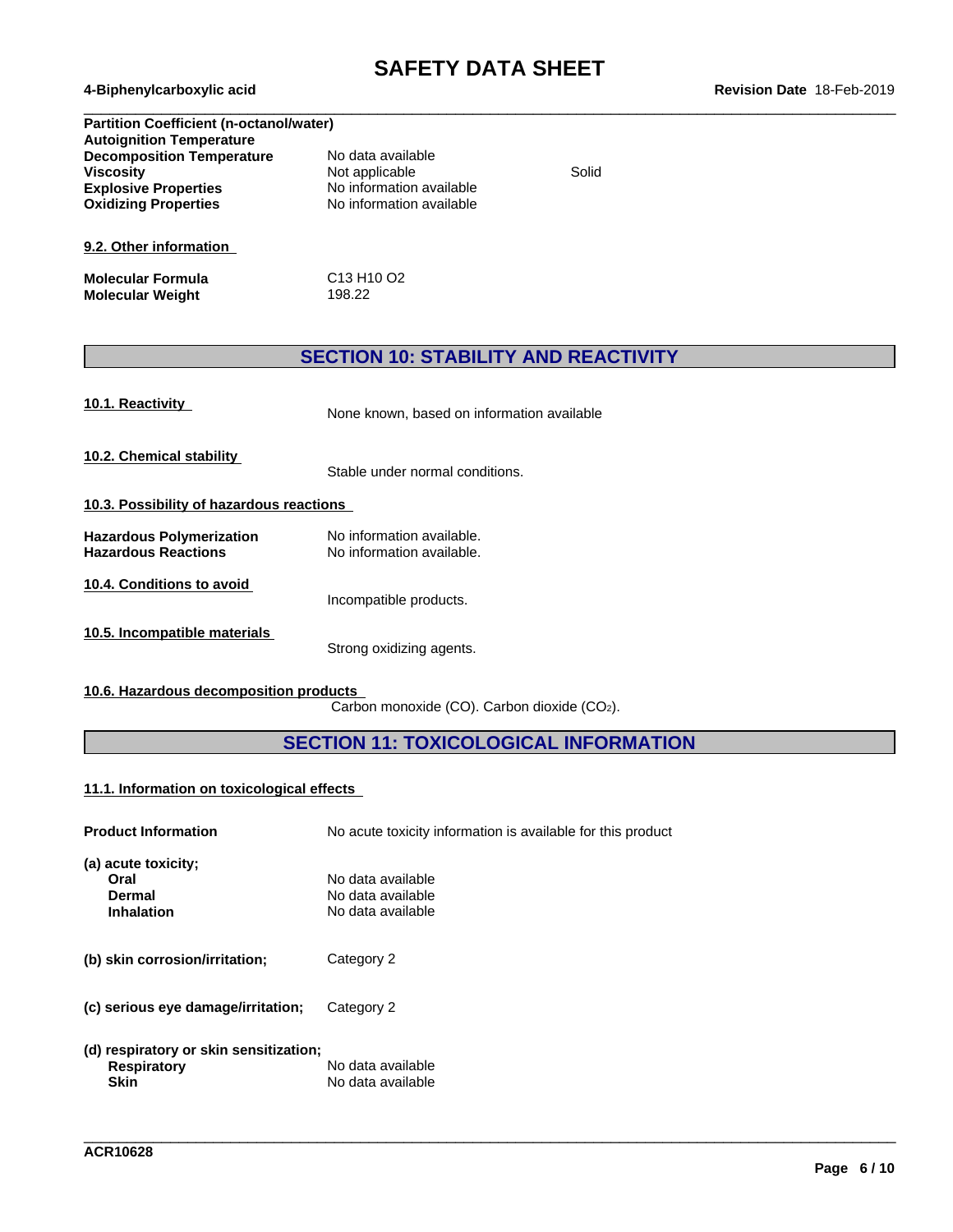| (e) germ cell mutagenicity;                                 | No data available                                                                                                    |
|-------------------------------------------------------------|----------------------------------------------------------------------------------------------------------------------|
| (f) carcinogenicity;                                        | No data available                                                                                                    |
|                                                             | There are no known carcinogenic chemicals in this product                                                            |
| (g) reproductive toxicity;                                  | No data available                                                                                                    |
| (h) STOT-single exposure;                                   | Category 3                                                                                                           |
| (i) STOT-repeated exposure;                                 | No data available                                                                                                    |
| <b>Target Organs</b>                                        | No information available.                                                                                            |
| (j) aspiration hazard;                                      | Not applicable<br>Solid                                                                                              |
| <b>Other Adverse Effects</b>                                | The toxicological properties have not been fully investigated. See actual entry in RTECS for<br>complete information |
| Symptoms / effects, both acute and No information available |                                                                                                                      |

**delayed**

# **SECTION 12: ECOLOGICAL INFORMATION**

#### **12.1. Toxicity Ecotoxicity effects** .

| Component                         | <b>Freshwater Fish</b> | <b>Water Flea</b> | <b>Freshwater Algae</b> | <b>Microtox</b>           |
|-----------------------------------|------------------------|-------------------|-------------------------|---------------------------|
| [1,1'-Biphenyl]-4-carboxylic acid |                        |                   |                         | $EC50 = 13.4$ mg/L 30     |
|                                   |                        |                   |                         | min                       |
|                                   |                        |                   |                         | $EC50 = 13.7$ mg/L 15     |
|                                   |                        |                   |                         | min                       |
|                                   |                        |                   |                         | $ EC50 = 18.5$ mg/L 5 min |

### **12.2. Persistence and degradability** No information available

**12.3. Bioaccumulative potential** No information available

**12.4. Mobility in soil** No information available

**12.5. Results of PBT and vPvB** No data available for assessment.

**assessment**

**12.6. Other adverse effects Endocrine Disruptor Information** This product does not contain any known or suspected endocrine disruptors **Persistent Organic Pollutant** This product does not contain any known or suspected substance **Persistent Organic Pollutant** This product does not contain any known or suspected substance<br> **Ozone Depletion Potential** This product does not contain any known or suspected substance This product does not contain any known or suspected substance

# **SECTION 13: DISPOSAL CONSIDERATIONS**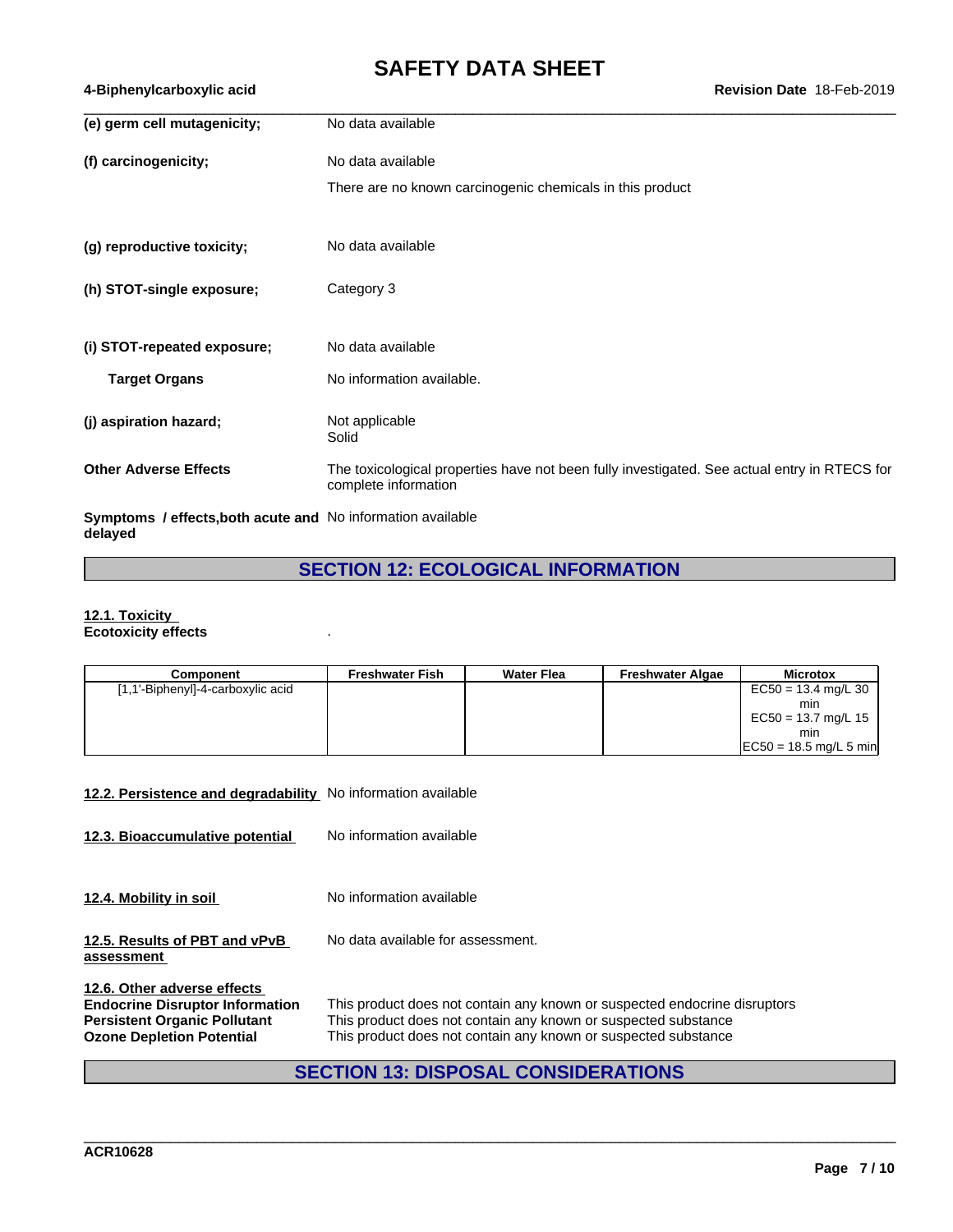$\_$  ,  $\_$  ,  $\_$  ,  $\_$  ,  $\_$  ,  $\_$  ,  $\_$  ,  $\_$  ,  $\_$  ,  $\_$  ,  $\_$  ,  $\_$  ,  $\_$  ,  $\_$  ,  $\_$  ,  $\_$  ,  $\_$  ,  $\_$  ,  $\_$  ,  $\_$  ,  $\_$  ,  $\_$  ,  $\_$  ,  $\_$  ,  $\_$  ,  $\_$  ,  $\_$  ,  $\_$  ,  $\_$  ,  $\_$  ,  $\_$  ,  $\_$  ,  $\_$  ,  $\_$  ,  $\_$  ,  $\_$  ,  $\_$  ,

| 13.1. Waste treatment methods                   |                                                                                                                                                                           |
|-------------------------------------------------|---------------------------------------------------------------------------------------------------------------------------------------------------------------------------|
| Waste from Residues / Unused<br><b>Products</b> | Waste is classified as hazardous. Dispose of in accordance with the European Directives<br>on waste and hazardous waste. Dispose of in accordance with local regulations. |
| <b>Contaminated Packaging</b>                   | Dispose of this container to hazardous or special waste collection point.                                                                                                 |
| European Waste Catalogue (EWC)                  | According to the European Waste Catalogue, Waste Codes are not product specific, but<br>application specific.                                                             |
| <b>Other Information</b>                        | Waste codes should be assigned by the user based on the application for which the product<br>was used. Do not empty into drains.                                          |

# **SECTION 14: TRANSPORT INFORMATION**

**IMDG/IMO** Not regulated

**14.1. UN number 14.2. UN proper shipping name 14.3. Transport hazard class(es) 14.4. Packing group**

**ADR** Not regulated

| 14.1. UN number                  |  |
|----------------------------------|--|
| 14.2. UN proper shipping name    |  |
| 14.3. Transport hazard class(es) |  |
| 14.4. Packing group              |  |

**IATA** Not regulated

**14.1. UN number 14.2. UN proper shipping name 14.3. Transport hazard class(es) 14.4. Packing group**

**14.5. Environmental hazards** No hazards identified

**14.6. Special precautions for user** No special precautions required

**14.7. Transport in bulk according to** Not applicable, packaged goods **Annex II of MARPOL73/78 and the IBC Code** 

**SECTION 15: REGULATORY INFORMATION**

**15.1. Safety, health and environmental regulations/legislation specific for the substance or mixture**

**International Inventories** X = listed.

| Component                           | <b>EINECS</b>   | <b>ELINCS</b> | <b>NLP</b> | <b>TSCA</b> | <b>DSL</b> | <b>NDSL</b> | <b>PICCS</b> | <b>ENCS</b> | <b>IECSC</b> | <b>AICS</b> | <b>KECL</b> |
|-------------------------------------|-----------------|---------------|------------|-------------|------------|-------------|--------------|-------------|--------------|-------------|-------------|
| <b>BiphenvII-4-u</b><br>-carboxvlic | $202 - 203 - 7$ |               |            |             |            |             |              |             |              |             |             |
| acid                                |                 |               |            |             |            |             |              |             |              |             |             |

### **National Regulations**

| --<br>nm | --<br>Water<br>max<br>'VwVw<br>⊶lassitir اب<br>ricatic<br>זוו וסכ | Class<br>วทบ<br>.utt<br>. |
|----------|-------------------------------------------------------------------|---------------------------|
|          |                                                                   |                           |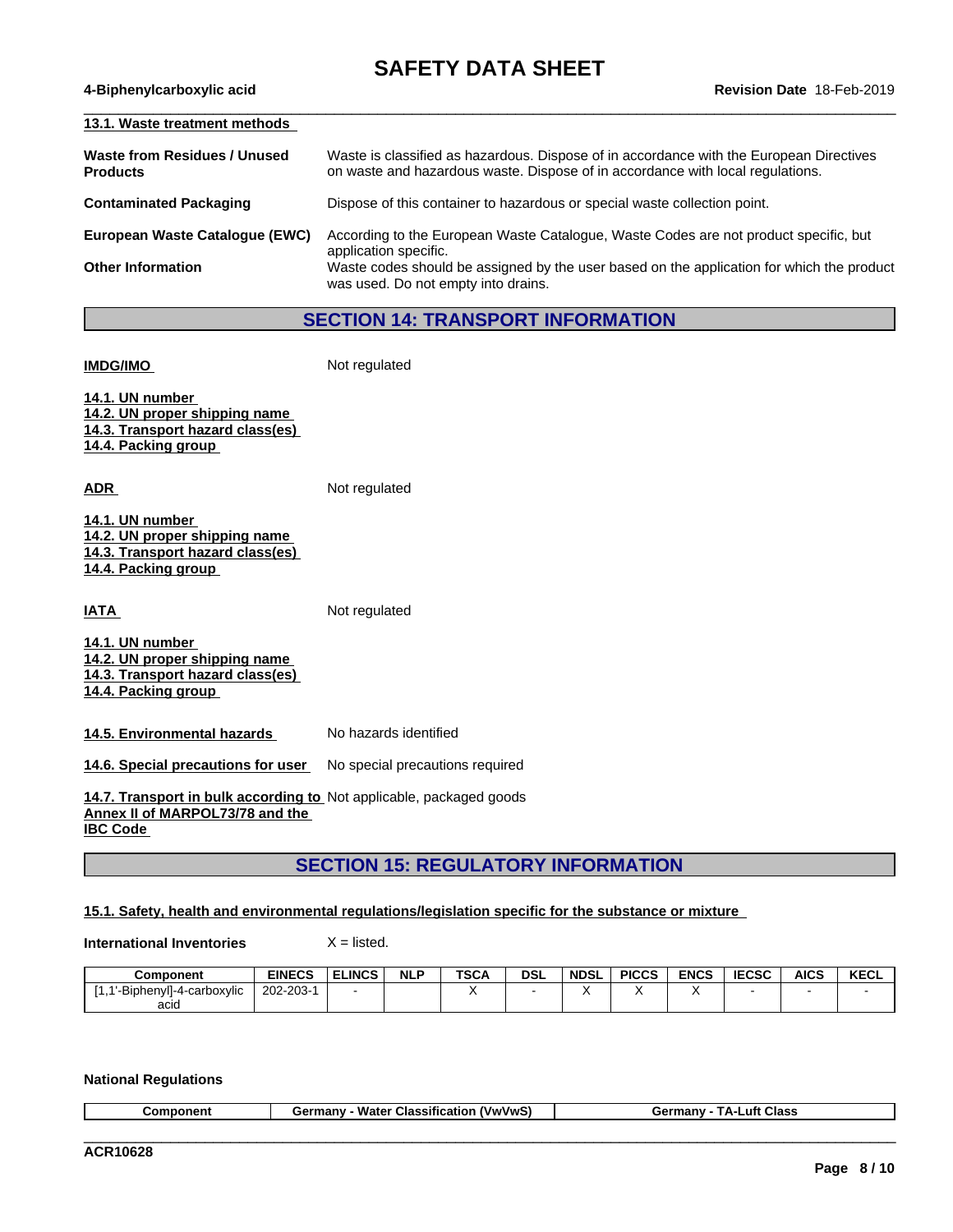Take note of Control of Substances Hazardous to Health Regulations (COSHH) 2002 and 2005 Amendment.

### **15.2. Chemical safety assessment**

A Chemical Safety Assessment/Report (CSA/CSR) has not been conducted

# **SECTION 16: OTHER INFORMATION**

#### **Full text of H-Statements referred to undersections 2 and 3**

H315 - Causes skin irritation

H319 - Causes serious eye irritation

H335 - May cause respiratory irritation

#### **Legend**

| <b>CAS</b> - Chemical Abstracts Service                                                                                                                                            | <b>TSCA</b> - United States Toxic Substances Control Act Section 8(b)<br>Inventory                                       |
|------------------------------------------------------------------------------------------------------------------------------------------------------------------------------------|--------------------------------------------------------------------------------------------------------------------------|
| EINECS/ELINCS - European Inventory of Existing Commercial Chemical DSL/NDSL - Canadian Domestic Substances List/Non-Domestic<br>Substances/EU List of Notified Chemical Substances | Substances List                                                                                                          |
| <b>PICCS</b> - Philippines Inventory of Chemicals and Chemical Substances<br><b>IECSC</b> - Chinese Inventory of Existing Chemical Substances                                      | <b>ENCS</b> - Japanese Existing and New Chemical Substances<br><b>AICS</b> - Australian Inventory of Chemical Substances |
| <b>KECL</b> - Korean Existing and Evaluated Chemical Substances                                                                                                                    | NZIoC - New Zealand Inventory of Chemicals                                                                               |
| <b>WEL</b> - Workplace Exposure Limit                                                                                                                                              | <b>TWA</b> - Time Weighted Average                                                                                       |
| <b>ACGIH</b> - American Conference of Governmental Industrial Hygienists                                                                                                           | <b>IARC</b> - International Agency for Research on Cancer                                                                |
| <b>DNEL</b> - Derived No Effect Level<br><b>RPE</b> - Respiratory Protective Equipment                                                                                             | <b>PNEC</b> - Predicted No Effect Concentration<br><b>LD50</b> - Lethal Dose 50%                                         |
| LC50 - Lethal Concentration 50%                                                                                                                                                    | <b>EC50</b> - Effective Concentration 50%                                                                                |
| <b>NOEC</b> - No Observed Effect Concentration                                                                                                                                     | <b>POW</b> - Partition coefficient Octanol: Water                                                                        |
| <b>PBT</b> - Persistent, Bioaccumulative, Toxic                                                                                                                                    | <b>vPvB</b> - very Persistent, very Bioaccumulative                                                                      |
| <b>ADR</b> - European Agreement Concerning the International Carriage of                                                                                                           | <b>ICAO/IATA</b> - International Civil Aviation Organization/International Air                                           |
| Dangerous Goods by Road<br><b>IMO/IMDG</b> - International Maritime Organization/International Maritime                                                                            | <b>Transport Association</b><br><b>MARPOL</b> - International Convention for the Prevention of Pollution from            |
| Dangerous Goods Code                                                                                                                                                               | Ships                                                                                                                    |
| <b>OECD</b> - Organisation for Economic Co-operation and Development                                                                                                               | <b>ATE</b> - Acute Toxicity Estimate                                                                                     |
| <b>BCF</b> - Bioconcentration factor                                                                                                                                               | <b>VOC</b> - Volatile Organic Compounds                                                                                  |

**VOC** - Volatile Organic Compounds

\_\_\_\_\_\_\_\_\_\_\_\_\_\_\_\_\_\_\_\_\_\_\_\_\_\_\_\_\_\_\_\_\_\_\_\_\_\_\_\_\_\_\_\_\_\_\_\_\_\_\_\_\_\_\_\_\_\_\_\_\_\_\_\_\_\_\_\_\_\_\_\_\_\_\_\_\_\_\_\_\_\_\_\_\_\_\_\_\_\_\_\_\_\_

#### **Training Advice**

Chemical hazard awareness training, incorporating labelling, Safety Data Sheets (SDS), Personal Protective Equipment (PPE) and hygiene.

Use of personal protective equipment, covering appropriate selection, compatibility, breakthrough thresholds, care, maintenance, fit and standards.

First aid for chemical exposure, including the use of eye wash and safety showers.

Suppliers safety data sheet, Chemadvisor - LOLI, Merck index, RTECS

| <b>Revision Date</b>    | 18-Feb-2019     |
|-------------------------|-----------------|
| <b>Revision Summary</b> | Not applicable. |

**Key literature references and sources for data**

# **This safety data sheet complies with the requirements of Regulation (EC) No. 1907/2006**

#### **Disclaimer**

The information provided in this Safety Data Sheet is correct to the best of our knowledge, information and belief at the date of its publication. The information given is designed only as a guidance for safe handling, use, processing, storage, transportation, disposal and release and is not to be considered a warranty or quality specification. The information relates only to the specific material designated and may not be valid for such material used in combination with any other **materials or in any process, unless specified in the text**